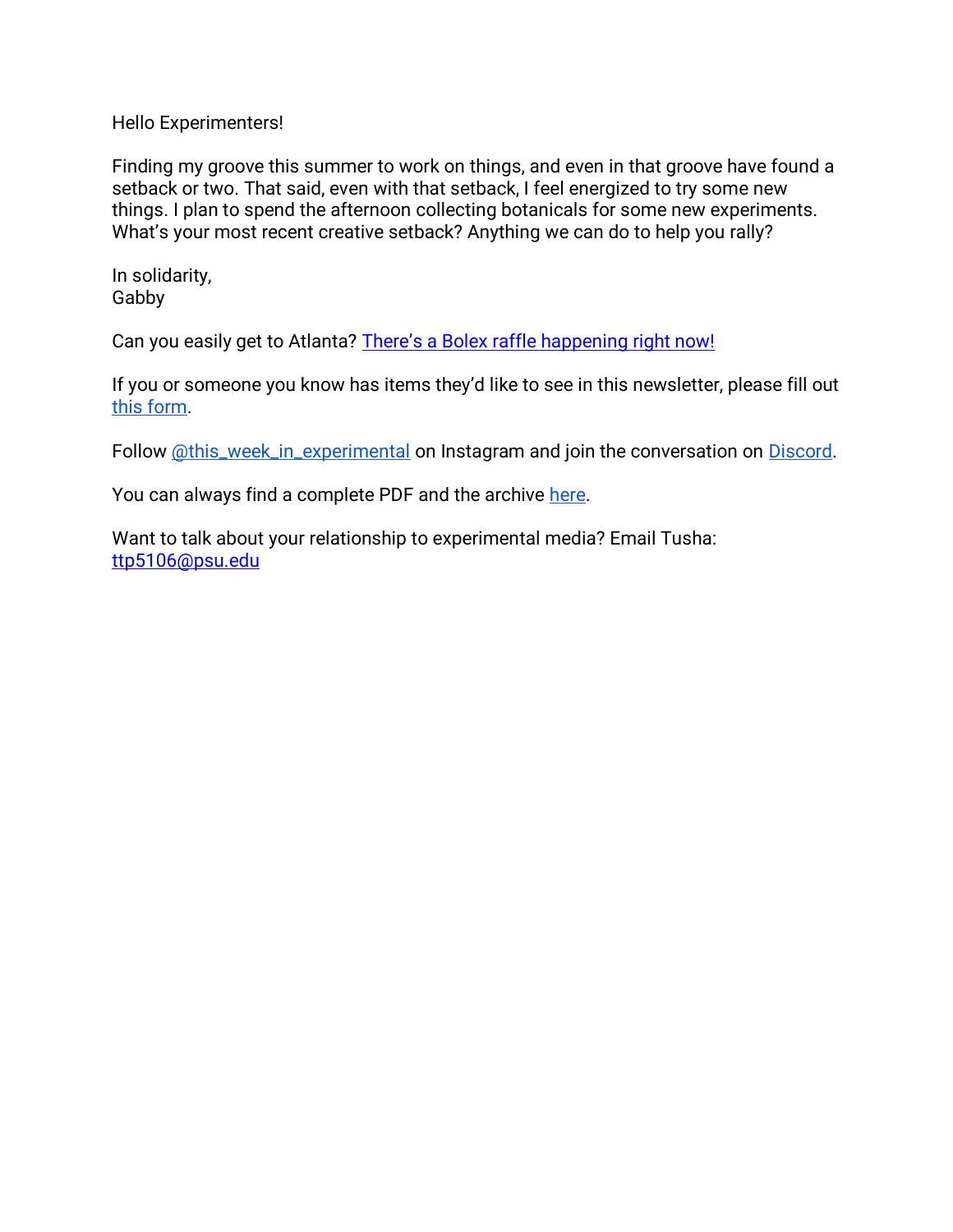## **Emergency Funds**

[List of Helpful Resources for Ukrainian Refugees and others at risk](http://oberliht.org/wp-content/uploads/2022/03/List-of-Helpful-Resources-for-Ukrainian-Refugees-and-others-at-risk.pdf) [List of supplies for filmmakers in Kyiv](https://docs.google.com/spreadsheets/d/1AoxkubXX1NVaAONJ27CwAndJxx8GvvYrQqswYYZMqIM/edit#gid=0) [Emergency Temporary Relocation Resources for cultural workers from Ukraine](https://docs.google.com/document/d/1zDP7jpiRj6M_NCTxY5P6A3IDjSaHLSvIsri-Vzb-A7g/edit?usp=sharing) [Support Ukrainian Creatives](https://docs.google.com/forms/d/e/1FAIpQLSc3vkx2iqH45Zl1aaNvlfVrLzf9I5is0vqAs0FZjoQWm-9IHw/viewform?fbclid=IwAR3VtgnvRUgF4VeKuelLqAfBoapxZZDtM157yV-WuKDkumi-qwaq_xqURfk) [Ukrainian Creative Forces](https://docs.google.com/forms/d/e/1FAIpQLSeMw87Reqj7ZlHyZxEf4cfZHgX5P5CLtjCY4LxujRheZRxzVQ/viewform) Office Ukraine - [Shelter for Ukrainian Artists](https://www.bmkoes.gv.at/Kunst-und-Kultur/Neuigkeiten/Office-Ukraine.html) [Emergency residencies for Ukrainian artists and art professionals in Finland](https://koneensaatio.fi/en/news/emergency-residencies/) [Help for renters](https://www.consumerfinance.gov/coronavirus/mortgage-and-housing-assistance/renter-protections/#rental-assistance) [GIG Fund](https://www.artsmidwest.org/programs/gigfund) [Springboard for the arts](https://springboardforthearts.org/coronavirus/) [Africa Creative Defence Network](https://artistsatriskconnection.org/story/amani-africa-creative-defence-network) [Coronavirus Resource & Response Center](https://www.americansforthearts.org/by-topic/disaster-preparedness/coronavirus-covid-19-resource-and-response-center#impact) [Coronavirus Resource Kit](https://docs.google.com/document/u/1/d/1Rcan4C_e6OBFBI5bUn7MtYK74Ab-WarxyJmDvZUI_YA/mobilebasic?urp=gmail_link) [CERF+ Emergency Assistance](https://cerfplus.org/get-relief/apply-for-help/craft-emergency-relief-fund/) [Artists' Fellowship Inc.](https://www.artistsfellowship.org/financial-aid-application) [COVID-19 Freelance Artist Resource](https://www.freelanceartistresource.com/) [leveler.info](https://www.leveler.info/) [Artist Relief Project](https://artistreliefproject.org/request_funding/) [AFC Emergency Financial Aid](https://afchelps.ca/covid-19-guide/) [FCA Emergency Grants](https://www.foundationforcontemporaryarts.org/grants/emergency-grants/) [Emergency Resources for Artists and Freelancers](https://docs.google.com/document/d/1xv238DlW_9HWhJTHr561r8fPaD4BSzOZraDOm2ESyeA/edit) [Artist Rescue Trust](https://artistrescue.org/?fbclid=IwAR2V26dcrdrAzARHGEgfMoo7ftKVU1vXh6pY_PJBAQAPeLo1IsgghDDUU0I) [COVID-19 Funding for Artists in New England](https://newenglandfilm.com/magazine/2020/04/covid-19-funding-for-artists-in-new-england) [Artist Relief Tree](https://artistrelieftree.com/helpful-resources/) [BridgeSong Fund](https://docs.google.com/forms/d/1yRXi5ehvyoJPXKmTx4tAfKU8agpoLHbW2Y-6MYT51eA/viewform?ts=5e7bf119&edit_requested=true)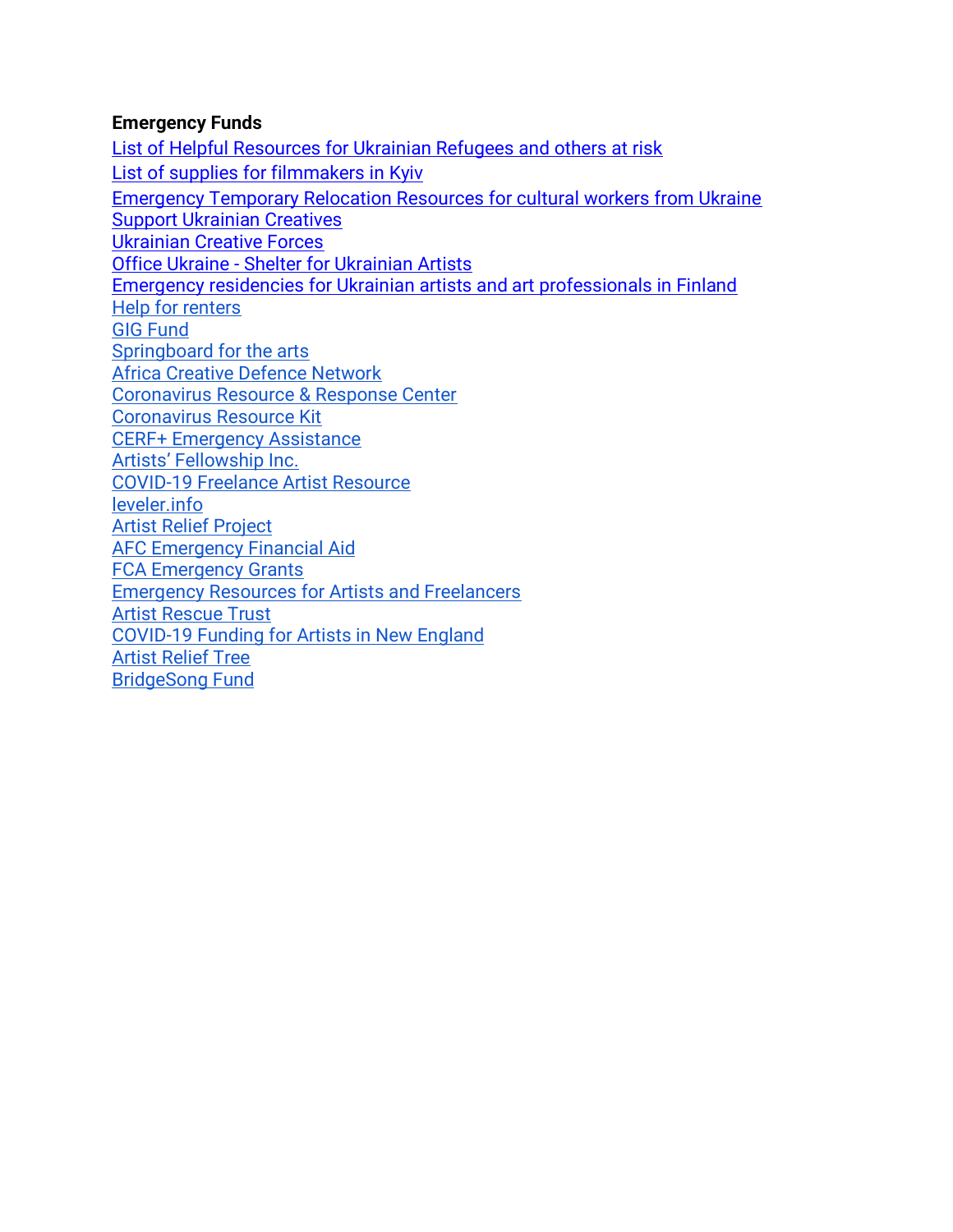# **Calls for Entry**

[VIDEOMEDEJA](http://videomedeja.org/entries/terms-and-conditions/?lang=en&fbclid=IwAR3X0CnMfQ_GUcpUyBA7ez2QdCNhHCT5S3TfyWTPe6WxjKUu3TVGym-qPjE) due June 15th [Esto Es Para Esto Cornea](https://filmfreeway.com/EstoEsParaEsto) June 15th [Imagine Science Film Festival](https://filmfreeway.com/ImagineScienceFilmFestival) Regular Deadline June 15th [Transient Visionsd](https://filmfreeway.com/TransientVisions) due June 15<sup>th</sup> [Underneath the Floorboards](https://filmfreeway.com/MyFilmFestival-534726?fbclid=IwAR0F6CZJgpvTHp_1KMibmwE2mM_tddq6w5s8flWPFyNtLPQsW6G4763HPes) Earlybird Deadline June 16th [Frankfurt Film Festival](https://filmfreeway.com/filmfestfrankfurt) June Deadline June 16th [Kudzu](https://sfqp.info/kudcall) due June 17th [AIR Open 2022](https://www.airgallery.space/opencall?fbclid=IwAR22icSQr4srKuwkOHU8IlKdtEYOp-ftks40Gp4wYJbNPRKuOsMp1mQ2PHU) due June 19th [Rare Interior](https://rareinteriorart.co.uk/blogs/news/rare-is-looking-to-represent-new-talent) due June 20<sup>th</sup> [Landscape Rebels Commissions](https://cimuseums.org.uk/areyoualandscaperebel/) due June 20<sup>th</sup> [Kinodrome](https://filmfreeway.com/KinoDrome) Regular Deadline June 20<sup>th</sup> [Tethered Publics](https://tetheredpublics.app/open-call) due June 20<sup>th</sup> [Brussels Independent Film Festival](https://filmfreeway.com/BrusselsFilmFestival) Almost Regular Deadline June 23rd [Experimental Film Guanajuato](https://filmfreeway.com/ExperimentalFilm) Regular Deadline June 23rd [Transmediale](https://data.transmediale.de/assets/uploads/tm23_call_for_proposals.pdf) due June 30<sup>th</sup> [POOL 2022](https://pool-festival.de/open-call/) due June 30th [Experimental Superstars](https://filmfreeway.com/ExperimentalSuperstars?fbclid=IwAR2oWQx98KIYyakd42hts_Fwnwq3zhDqmX191M1Bj34bsa9NqihowVkTcFA) Deadline 4 June 30<sup>th</sup> [Persian Experimental Film Festival](https://filmfreeway.com/persianexpfilmfest?fbclid=IwAR3k4gt3qoAHgKUnqPQNOaRgZcOAz9mvau1qG-i78xr5ZVMwJ1v-i4CJUQY) Early Deadline June 30<sup>th</sup> Antimatter [\[Media Art\]](https://filmfreeway.com/AntimatterMediaArt) Regular Deadline June 30th [Queer Fear Film Festival](https://filmfreeway.com/QueerFearFilmFestival) Regular Deadline June 30<sup>th</sup> [Short of the Week](https://filmfreeway.com/shortoftheweek) Monthly Deadline June 30<sup>th</sup> [Videonale](https://v19.videonale.org/en/call) due June 30th [My Worst Movie](https://www.instagram.com/p/CeEZpZru1F8/?utm_source=ig_web_copy_link) due July 19th [LUNAFEST Film Festival](https://filmfreeway.com/LUNAFEST?action=show&controller=festivals&utm_campaign=Recently+Opened+for+Entries&utm_medium=email&utm_source=filmmaker_newsletter) Mid-Season Deadline July 1st [Barcelona Independent Film Festival](https://alternativa.cccb.org/2022/en/2022-call-for-entries/film-submissions) due July 1<sup>st</sup> [Slamdance Film Festival](https://filmfreeway.com/SlamdanceFilmFestival) due July 4<sup>th</sup> [Passepartout Photo Prize](https://www.passepartoutprize.com/about/) Final Deadline July 4<sup>th</sup> [The Time to Act is Now!](https://www.worldphoto.org/picture-this) due July 5<sup>th</sup> [Buffalo Int'l Film Festival/Squeaky Wheel 2022 Youth Shorts Block](https://docs.google.com/forms/d/e/1FAIpQLSeNzjnpVORG4uEUNOcxV5-zLuMubBdlFNdbACI2WGcG1cmg5g/viewform) due July 15<sup>th</sup> [Black Bear Film Festival](https://filmfreeway.com/BlackBearFilmFestival) due July 15th [ANIMAFILM International Animation Festival](https://filmfreeway.com/ANIMAFILM-Baku_International_Animation_Festival) due July 15th [Esto Es Para Esto Pupil](https://filmfreeway.com/EstoEsParaEsto) July 15<sup>th</sup> [Nature & Culture Film Festival](https://filmfreeway.com/poeticphonotheque) Regular Deadline July 20<sup>th</sup> [Frankfurt Film Festival](https://filmfreeway.com/filmfestfrankfurt) July Deadline July 21st [Short of the Week](https://filmfreeway.com/shortoftheweek) Monthly Deadline July 21<sup>st</sup> [Celluloid Now](https://celluloidnow.org/submissions/) due July 22nd [Wild & Scenic Film Festival](https://filmfreeway.com/WildScenicFilmFestival?action=show&controller=festivals&utm_campaign=Recently+Opened+for+Entries&utm_medium=email&utm_source=filmmaker_newsletter) Regular Deadline July 22<sup>nd</sup> [Brussels Independent Film Festival](https://filmfreeway.com/BrusselsFilmFestival) Regular Deadline July 23rd [Made It 2022](https://www.shortsupply.org/madeit2022) due June 27th [Persian Experimental Film Festival](https://filmfreeway.com/persianexpfilmfest?fbclid=IwAR3k4gt3qoAHgKUnqPQNOaRgZcOAz9mvau1qG-i78xr5ZVMwJ1v-i4CJUQY) Regular Deadline July 27th [VH Award](https://vhaward.com/how-to-participate-eng/) due July 28th [Blissfest333 Poetry Film Festival](https://filmfreeway.com/Blissfest333?fbclid=IwAR3SXlnJkbxP3EMzx5u-uNQpJPDacUXsTXUY6HNMa7Geirm7qCX8bBE04Ps) Earlybird Deadline July 31<sup>st</sup> [International Video Art Network](https://docs.google.com/forms/d/1D-_jMs0RS6gIb6BJ-VwWpV3bG4H_36GWRHp81OqudTY/viewform?edit_requested=true) Open Call due July 31<sup>st</sup> [The Dream](https://agoradigital.art/virtual-reality-exhibitions/the-dream/) due July 31st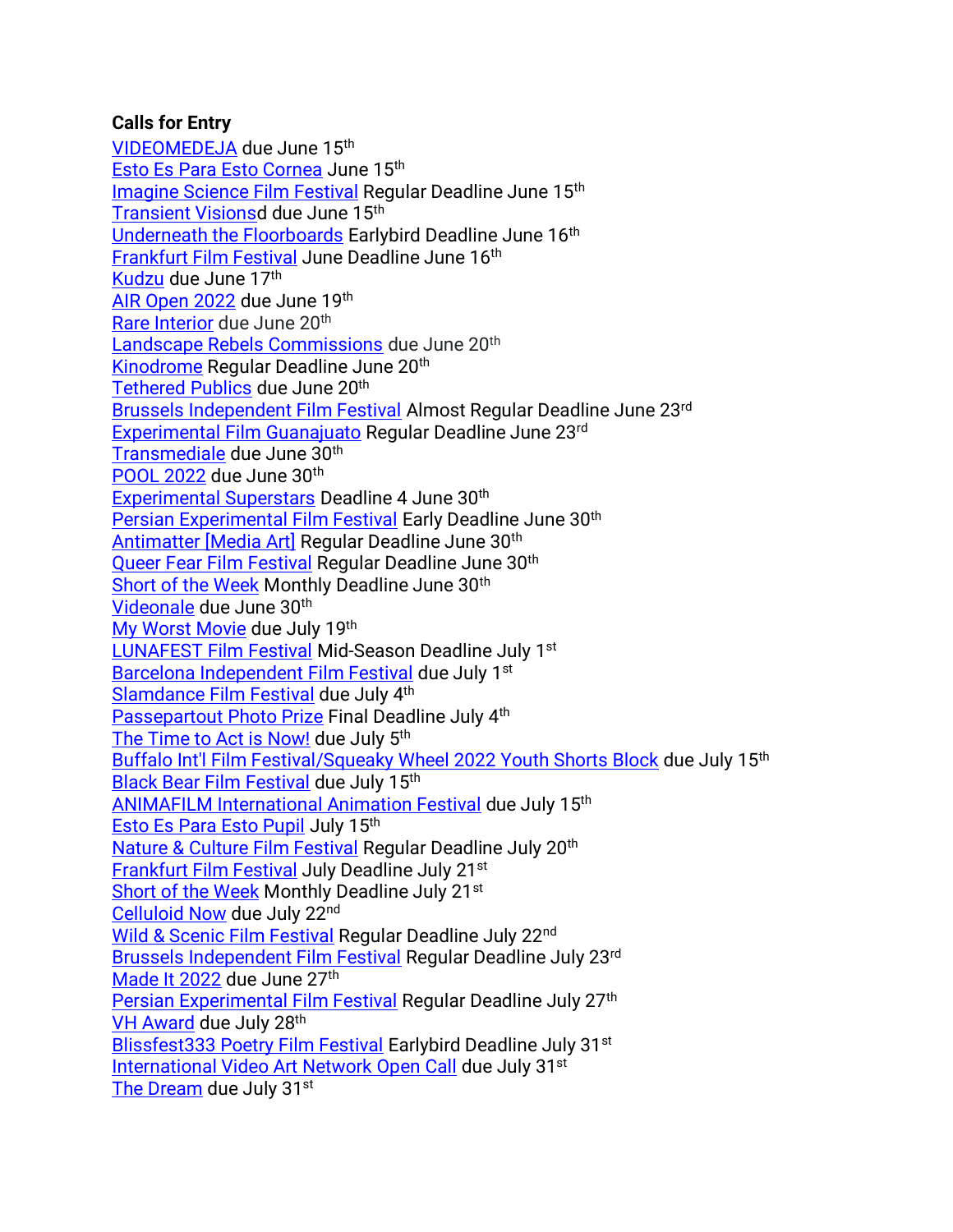[San Diego Underground Film Festival](https://filmfreeway.com/SanDiegoUndergroundFilmFestival) Regular Deadline July 31<sup>st</sup> [Ji.hlava IDFF](https://www.ji-hlava.com/prihlaseni-filmu) Rough Cut Deadline July 31st [1261 Film Festival](https://filmfreeway.com/1261FilmFestival?action=show&controller=festivals&utm_campaign=Recently+Opened+for+Entries&utm_medium=email&utm_source=filmmaker_newsletter) due July 31st [Bogotá Music Video Festival](https://filmfreeway.com/BMVF?action=show&controller=festivals&utm_campaign=Recently+Opened+for+Entries&utm_medium=email&utm_source=filmmaker_newsletter) Earlybird July 31<sup>st</sup> [The Violence Project](http://netex.nmartproject.net/?p=11365) due August 1st [FAENA PRIZE](https://www.faenaart.org/programs/faena-prize) due August 1st [STUTTGARTER FILMWINTER](https://filmwinter.de/en) due August 1st [ZEBRA Poetry Film Festival](https://filmfreeway.com/ZEBRAPoetryFilmFestival?action=show&controller=festivals&utm_campaign=Recently+Opened+for+Entries&utm_medium=email&utm_source=filmmaker_newsletter) due August 1st [Fisura Int'l Festival of Experimental Film and](https://filmfreeway.com/FISURAInternationalFilmFestival?fbclid=IwAR3iJlFVGCEMZq9SoP9f2It8A9hMkF3brJlEvHacUSoJ1YVbIluJcsXvulI) Video Regular Deadline August 10th [Tatsuno International Film Festival](https://filmfreeway.com/Tatsuno) due August 10<sup>th</sup> [Short of the Week](https://filmfreeway.com/shortoftheweek) Monthly Deadline August 11<sup>th</sup> [Harkat 16mm Film Festival](https://filmfreeway.com/16mmfilmfestival) Earlybirds August 14th [Slamdance Film Festival](https://filmfreeway.com/SlamdanceFilmFestival) Regular Deadline August 15th [Blissfest333 Poetry Film Festival](https://filmfreeway.com/Blissfest333?fbclid=IwAR3SXlnJkbxP3EMzx5u-uNQpJPDacUXsTXUY6HNMa7Geirm7qCX8bBE04Ps) Regular Deadline August 31<sup>st</sup> [Bogotá Music Video Festival](https://filmfreeway.com/BMVF?action=show&controller=festivals&utm_campaign=Recently+Opened+for+Entries&utm_medium=email&utm_source=filmmaker_newsletter) Regular Deadline August 31<sup>st</sup> [British Columbia Environmental Film Festival](https://filmfreeway.com/BritishColumbiaEnvironmentalFilmFestivalBCEFF?action=show&controller=festivals&utm_campaign=British+Columbia+Environmental+Film+Festival&utm_medium=External&utm_source=Submission+Button) Regular Deadline August 31st [Film Diary NYC](https://filmfreeway.com/FilmDiary) Regular Deadline August 31st [Crossing the Screen](https://filmfreeway.com/Crossingthescreen) Regular Deadline September 1<sup>st</sup> [Film Matters Open Call for Papers](https://www.filmmattersmagazine.com/2022/04/04/open-call-for-papers-14-1/) due September 1st [Altered Images](https://filmfreeway.com/AlteredImages?fbclid=IwAR303Zuvk4X7G_1Uj2KZ3ltYulh0WNk8vEmUyECj7c3yWiWFRLZatW8JoFI) Regular Deadline September 14th [Los Angeles Animation Festival](https://filmfreeway.com/LAAF) Regular Deadline September 25<sup>th</sup> [Harkat 16mm Film Festival](https://filmfreeway.com/16mmfilmfestival) Regular Deadline September 30<sup>th</sup> [Courts Mais Trash](https://filmfreeway.com/CourtsMaisTrash) Regular Deadline September 30th [Lookout Wild Film Festival](https://filmfreeway.com/LookoutWildFilmFestival) Regular Deadline September 30<sup>th</sup> [MONO NO AWARE XVI](https://docs.google.com/forms/d/e/1FAIpQLSe9KQdWTzQ9GiJEK3VWwuOZnRdLZAGnv3aKi7A2IlhTWcgCXA/viewform) due October 1st [Underneath the Floorboards](https://filmfreeway.com/MyFilmFestival-534726?fbclid=IwAR0F6CZJgpvTHp_1KMibmwE2mM_tddq6w5s8flWPFyNtLPQsW6G4763HPes) Regular Deadline November 10<sup>th</sup> [AfroPoP: The Ultimate Cultural Exchange](https://submissions.blackpublicmedia.org/submit/29357/afropop-the-ultimate-cultural-exchange-rolling-submissions?utm_source=constant-contact&utm_medium=newsletter&utm_campaign=filmmakers-afro-pop) (Rolling Submissions) [The Newburyport Documentary Film Festival's YES](https://www.nbptdocufest.org/festival/yes-film-submissions) [Write for ALT/KINO](https://www.altkino.com/write-for-us) (Rolling) [Los Angeles Times Short Docs](https://www.latimes.com/about/short-docs/story/2022-01-05/short-docs-submission-form?fbclid=IwAR2kBZ4XtBO-Kw8HE5RHd_1iqA37uspVgOroBF77fLnm0pRAPsPFAE8l5Bs) [World Channel Nonfiction](https://worldchannel.org/submit/filmmaker/) [Millennium Film Journal](https://millenniumfilmjournal.com/submissions/) [Exploding Cinema](https://explodingcinema.org/2020/submit-film/) [Glendale Storefront Art Program \(rolling\)](https://www.glendaleca.gov/government/departments/library-arts-culture/arts-culture-commission/storefront-art-program-artist-application) [Joker Joker TV](http://jokerjokertv.com/submit/?fbclid=IwAR2sJ1ia0y_CTjVkhRp940ItD3O-6ZxbpUdzjq40jT_XcyMJUWPIlJil53Y)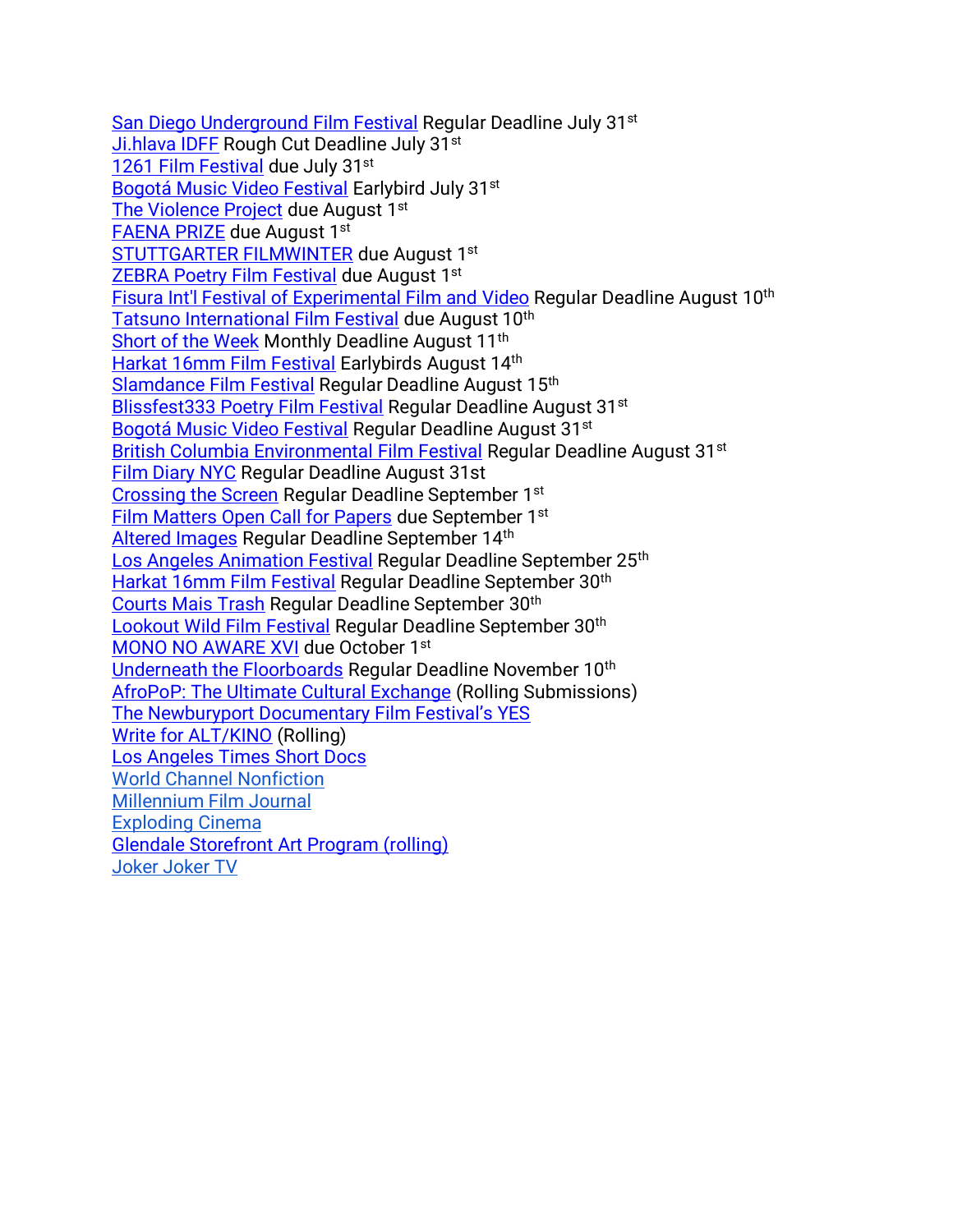#### **Open Residencies & Fellowships**

[Stove Works Residency](https://www.stoveworks.org/residency) due June 15<sup>th</sup> [ACE AIR](https://altacommunity.org/artist-in-residence) due June 15<sup>th</sup> [CPH:LAB](https://cphdox.dk/lab/call-for-projects/) due June 16th [Wheatley Fellowship](https://eastsideprojects.org/projects/apply-now-wheatley-fellowship-2022-23-open-call/) due June 19th [2022 Craft Archive Fellowship](https://centerforcraft.slideroom.com/#/login/program/66371) due June 27th [Disturbance Experimental Residency](http://uglyduck.org.uk/portfolio_page/disturbance4/) due June 30<sup>th</sup> [Wave Farm Radio Art](https://wavefarm.org/radio/wgxc/calendar/0nayyg) due June 30<sup>th</sup> [Campbient](https://realmorereal.org/campbient-application/) due July 1<sup>st</sup> [Beyond Conservation: Artist in Residence](https://www.studioverdeair.com/applyperu) due July 1<sup>st</sup> [Light Work AiR](https://lightwork.slideroom.com/#/login/program/61227) due July 1st [Residency for Experimental Arts Education](https://cmany.org/cma-artist-educator-residency/) due July 8th [Studios at Mass MOCA](https://www.assetsforartists.org/applying) due July 8<sup>th</sup> [Loghaven Artist Residency](https://loghaven.org/residencies/apply/) due July 15<sup>th</sup> [Pony Farm Residency](https://www.theponyfarm.com/open-call) due July 15<sup>th</sup> [AIR Open](https://www.airgallery.space/opencall?fbclid=IwAR0O9RLLFTis3q4ir5WYNWtgVjCz0hhMPwh8Io_mgGwBxkEtruQSvOviQnE) due June 19th [Southern Artists for Social Change](https://npnweb.org/programs/southern-artists-for-social-change/) due July 29th [Queer|Art|Mentorship Intent to Apply](https://docs.google.com/forms/d/e/1FAIpQLSdNLi0txwTiisDgYT36XS1_uvvdB_4hHXglnPtH7QnkjPZqEw/viewform) due July 31<sup>st</sup> [Anita Wetzel Residency Grant](https://wsworkshop.org/residencies/anita-wetzel-studio-residency/) due August 1st [Bemis Center AiR](https://bemis.slideroom.com/#/login) due August 1st [VCCA Fellow](https://www.vcca.com/apply/) due September 15th [Studios at Mass MOCA](https://www.assetsforartists.org/applying) due January 8<sup>th</sup> [Elephant Lab Digital Residency](https://elephant.art/lab/) [ArtVendome: Artist in Residence](https://www.vendomehotel.com/artvendome) [Adobe Creative Residency Community Fund](https://adobe.smapply.io/prog/adobe_creative_residency_community_fund_/) (Monthly) [Nes Artist Residency](https://docs.google.com/forms/d/e/1FAIpQLSfbokgQ5Jq5ZYa9y87lK9xq7n0yOJq8flXXNTNovTf2MRYg1w/viewform?formkey=dGM1OUN1R2xwYWl6eDgzZXJmU2YtVEE6MQ) The [Loisaida Center Emerging Artist Residency](https://docs.google.com/forms/d/e/1FAIpQLSdlETDquK-aDjonTcv-93WfUch04Bt0PLLYply6JxsmDzOfeA/viewform) [SomoS Berlin Virtual Artist Residency](https://www.somos-arts.org/somos-berlin-virtual-artist-residency/?fbclid=IwAR3hGjPBwOPyqSVfwDXjZx30jYu0cAD7YoPoXntyJXMapUVrRRHkIm9pbyQ) [Mentoring and Coaching for Creatives](https://www.artistmentor.co.uk/registration-and-booking/)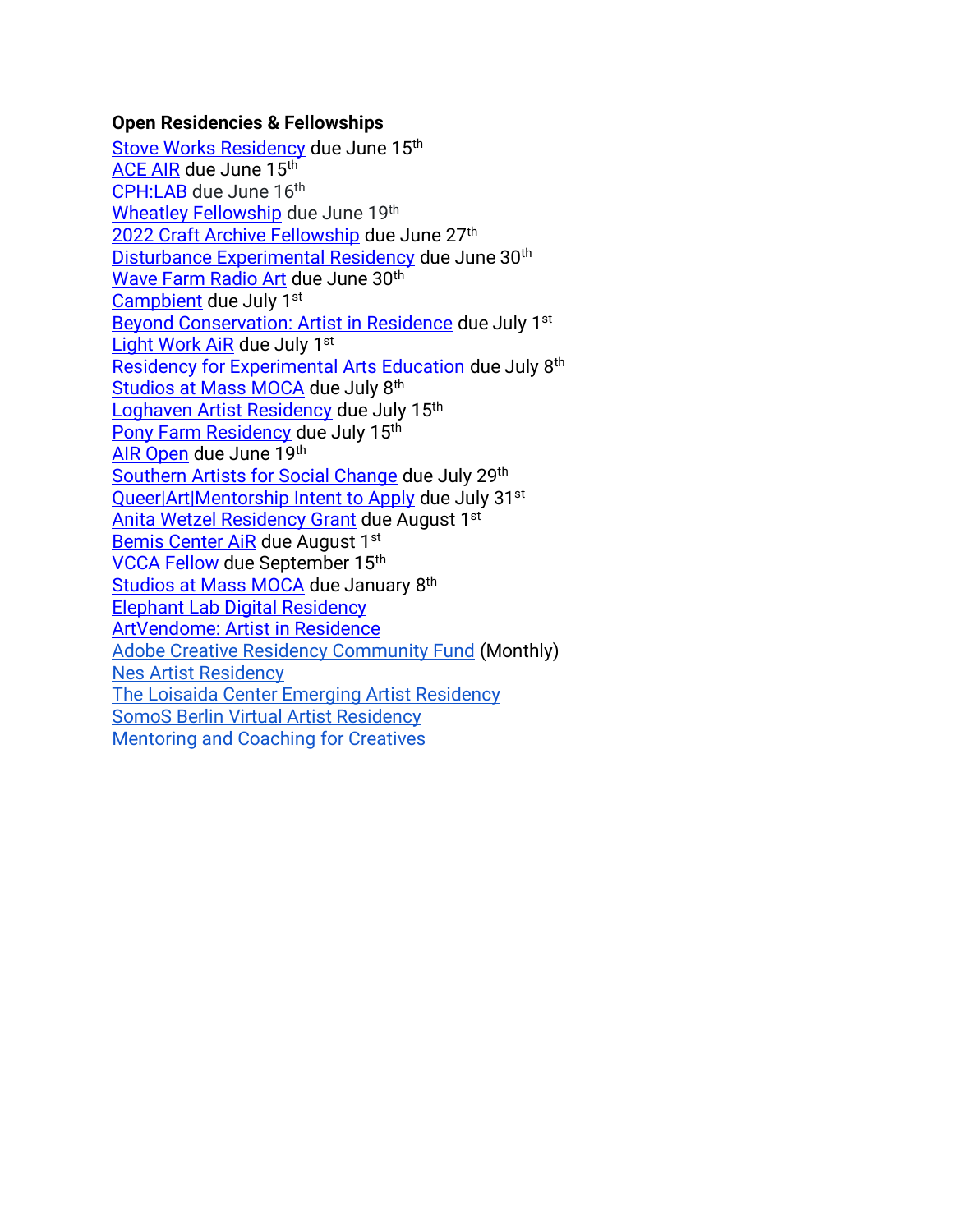## **Open Funds**

[AWAW EAG](https://www.nyfa.org/awards-grants/anonymous-was-a-woman-environmental-art-grants/) due June 14th [Innovate Grants](https://innovateartistgrants.org/about-us) due June 16<sup>th</sup> [Filmed in NC Fund](https://www.cucalorus.org/programs/filmedinnc/) due June 23rd [LPB Digital Media Fund](https://lpbp.org/digital-media-fund-guidelines/) due June 27<sup>th</sup> [LPB Public Media Content Fund](https://lpbp.org/public-media-content-fund-guidelines/) due June 27<sup>th</sup> [LPB Current Issues Fund](https://lpbp.org/current-issues-fund-guidelines/) due June 27<sup>th</sup> [NYSCA/NYFA Artists with Disabilities Grant](https://www.nyfa.org/awards-grants/nysca-nyfa-artists-with-disabilities-grant/?mc_cid=9843227a03&mc_eid=90f30b4dbb) due June 28th [Ukraine Short Documentary Film Grant](https://screeningroom.org/festivals/public/ukraine-short-documentary-grant) due June 30th [MAAF](https://wavefarm.org/grants/maaf-artists/about?fbclid=IwAR2K4YF-u4v8bw4A5R6f6Hl-NZxz_zhf1SRqLIEnlOtGc1Bf7ouoNUk6IVM) due July 1st [Second Grants for Arts Projects](https://www.arts.gov/grants/grants-for-arts-projects/media-arts) due July 2nd [Illuminations Grant for Black Trans Women Visual Artists](https://www.queer-art.org/illuminations-grant?mc_cid=dadd1b2155&mc_eid=90f30b4dbb) due July 12th [Follow Focus Grant](https://screeningroom.org/festivals/public/screeningroom-&-jigsaw-productions-2022-follow-focus-grant) due July 31st [AXS Film Fund](https://www.axsfilmfund.org/) due July 31st [The Photodom Grant Program](https://photodom.shop/grant-program/?mc_cid=c5f90928a3&mc_eid=3e589c1a44) [Black Artists Grant](https://creativedebuts.co.uk/bag/) **[JustFilms](https://www.fordfoundation.org/work/our-grants/justfilms/justfilms-inquiry/)** [Boston Opportunity Funds](https://cityofbostonartsandculture.submittable.com/submit) [ARTNOIR'S JAR OF LOVE FUND](https://docs.google.com/forms/d/e/1FAIpQLSf1Lt2O1w5BlC2F4qfoBW6m-5P1eLunaUx0PL1sN9uybTV_6A/viewform) [Artist Support Pledge](https://artistsupportpledge.com/) [Pentacle's Cash Advance Program](https://www.pentacle.org/new-initiatives/cash-advance-program/)

# **Things to Watch**

Remains to be Streamed, IG Live [\(Ongoing, Tuesdays 8PM PT\)](https://www.instagram.com/preservationinsanity/) [Screendance and Videoart Project curated by Davide De Lillis](https://www.visualcontainer.tv/?fbclid=IwAR2rc5oMUdu_H8QEX6R5inWSYYn8YwcII7brHQhkS0zqsDvz8m-lq-3JrE4) (May 3 – June 14) [2 shorts by Akosua Adoma Owusu](https://www.e-flux.com/video/programs/471968/akosua-adoma-owusu/) (June 1 – 30) [Bring Your Own Animation -](https://www.eventbrite.com/e/bring-your-own-animation-june-2022-tickets-361213849347?fbclid=IwAR19nTNzGpVj6I5n2SAZt8ked2XrW9tjWHKKOLDNV0bN1c0M4ULTgzan6E4) June 2022 (June 14 7:30PM ET) [In conversation: Jenson Leonard and American Artist](https://www.eventbrite.com/e/in-conversation-jenson-leonard-and-american-artist-tickets-339993588977?mc_cid=0cd568b2ad&mc_eid=d689e858fa) (June 15 Noon ET) Esto Es Para Esto - [Exhibidora de Cine -](https://www.twitch.tv/videos/1502949599) PROGRAMA 01 [Behind Every Good Man](https://www.youtube.com/watch?v=ylnNsO9KFq4&ab_channel=UCLAFilm%26TelevisionArchive) [Sangro](https://www.shortoftheweek.com/2020/12/01/sangro-i-bleed/)